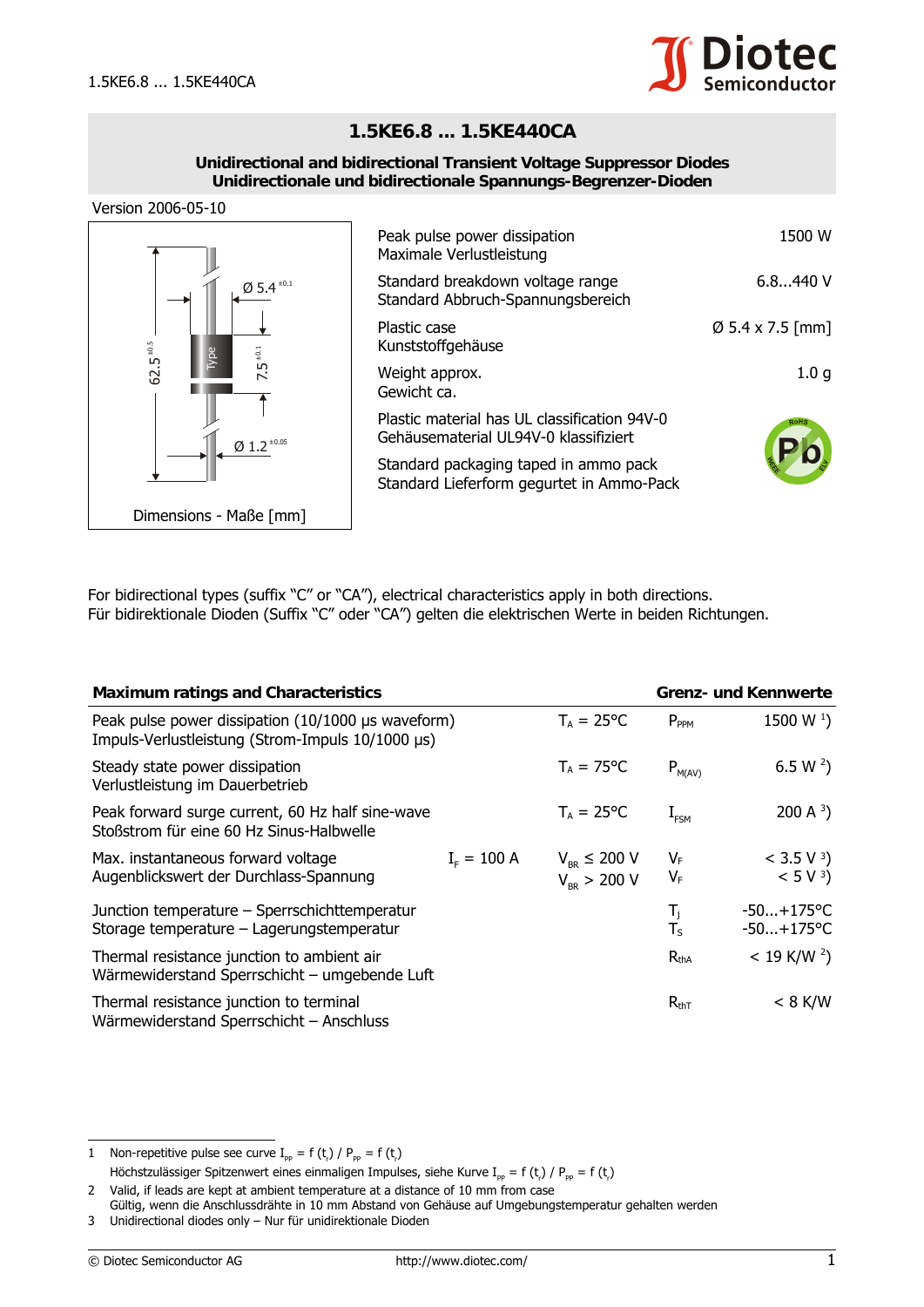

| <b>Maximum ratings</b> |                |                                                                                                     |              |                                                                  |                                                                                     | Grenzwerte      |
|------------------------|----------------|-----------------------------------------------------------------------------------------------------|--------------|------------------------------------------------------------------|-------------------------------------------------------------------------------------|-----------------|
| Type<br>Typ            |                | Breakdown voltage at $I_T = 1$ mA<br>Abbruch-Spannung bei $I_T = 1$ mA<br>*) at / bei $I_T = 10$ mA |              | Max. rev. current<br>Max. Sperrstrom<br>at / bei V <sub>wm</sub> | Max. clamping voltage<br>Max. Begrenzer-Spannung<br>at / bei $I_{PPM}$ (10/1000 µs) |                 |
|                        |                | $V_{BR}$ [V]                                                                                        | $V_{WM}$ [V] | $I_D$ [ $\mu$ A]                                                 | $V_c$ [V]                                                                           | $I_{PPM}$ $[A]$ |
| 1.5KE6.8               | $6.8 \pm 10\%$ | $6.127.48*$                                                                                         | 5.5          | 1000                                                             | 10.8                                                                                | 145             |
| 1.5KE6.8A              | $6.8 \pm 5\%$  | $6.457.14*$                                                                                         | 5.8          | 1000                                                             | 10.5                                                                                | 150             |
| 1.5KE7.5               | $7.5 \pm 10\%$ | $6.758.25*$                                                                                         | 6.0          | 500                                                              | 11.7                                                                                | 134             |
| 1.5KE7.5A              | $7.5 \pm 5\%$  | $7.137.88 *$                                                                                        | 6.4          | 500                                                              | 11.3                                                                                | 139             |
| 1.5KE8.2               | $8.2 \pm 10\%$ | $7.389.02 *$                                                                                        | 6.6          | 200                                                              | 12.5                                                                                | 126             |
| 1.5KE8.2A              | $8.2 \pm 5\%$  | $7.798.61 *$                                                                                        | 7.0          | 200                                                              | 12.1                                                                                | 130             |
| 1.5KE9.1               | $9.1 \pm 10\%$ | 8.1910.0                                                                                            | 7.3          | 50                                                               | 13.8                                                                                | 114             |
| 1.5KE9.1A              | $9.1 \pm 5\%$  | 8.659.55                                                                                            | 7.7          | 50                                                               | 13.4                                                                                | 117             |
| 1.5KE10                | $10 \pm 10\%$  | 9.011.0                                                                                             | 8.1          | 10                                                               | 15.0                                                                                | 105             |
| 1.5KE10A               | $10 \pm 5\%$   | 9.510.5                                                                                             | 8.5          | 10                                                               | 14.5                                                                                | 108             |
| 1.5KE11                | $11 \pm 10\%$  | 9.912.1                                                                                             | 8.9          | 5                                                                | 16.2                                                                                | 97              |
| 1.5KE11A               | $11 \pm 5\%$   | 10.511.6                                                                                            | 9.4          | 5                                                                | 15.6                                                                                | 100             |
| 1.5KE12                | $12 \pm 10\%$  | 10.813.2                                                                                            | 9.7          | 5                                                                | 17.3                                                                                | 91              |
| 1.5KE12A               | $12 \pm 5\%$   | 11.412.6                                                                                            | 10.2         | 5                                                                | 16.7                                                                                | 94              |
| 1.5KE13                | $13 \pm 10\%$  | 11.714.3                                                                                            | 10.5         | 5                                                                | 19.0                                                                                | 82              |
| 1.5KE13A               | $13 + 5%$      | 12.413.7                                                                                            | 11.1         | 5                                                                | 18.2                                                                                | 86              |
| 1.5KE15                | $15 \pm 10\%$  | 13.516.5                                                                                            | 12.1         | 5                                                                | 22.0                                                                                | 71              |
| 1.5KE15A               | $15 \pm 5\%$   | 14.315.8                                                                                            | 12.8         | 5                                                                | 21.2                                                                                | 74              |
| 1.5KE16                | $16 \pm 10\%$  | 14.417.6                                                                                            | 12.9         | 5                                                                | 23.5                                                                                | 67              |
| 1.5KE16A               | $16 \pm 5\%$   | 15.216.8                                                                                            | 13.6         | 5                                                                | 22.5                                                                                | 70              |
| 1.5KE18                | $18 \pm 10\%$  | 16.219.8                                                                                            | 14.5         | 5                                                                | 26.5                                                                                | 59              |
| 1.5KE18A               | $18 \pm 5\%$   | 17.118.9                                                                                            | 15.3         | 5                                                                | 25.2                                                                                | 60              |
| 1.5KE20                | $20 \pm 10\%$  | 18.022.0                                                                                            | 16.2         | 5                                                                | 29.1                                                                                | 54              |
| 1.5KE20A               | $20 \pm 5\%$   | 19.021.0                                                                                            | 17.1         | 5                                                                | 27.7                                                                                | 56              |
| 1.5KE22                | $22 \pm 10\%$  | 19.824.2                                                                                            | 17.8         | 5                                                                | 31.9                                                                                | 49              |
| 1.5KE22A               | $22 \pm 5\%$   | 20.923.1                                                                                            | 18.8         | 5                                                                | 30.6                                                                                | 51              |
| 1.5KE24                | $24 \pm 10\%$  | 21.626.4                                                                                            | 19.4         | 5                                                                | 34.7                                                                                | 45              |
| 1.5KE24A               | $24 \pm 5\%$   | 22.825.2                                                                                            | 20.5         | 5                                                                | 33.2                                                                                | 47              |
| 1.5KE27                | $27 \pm 10\%$  | 24.329.7                                                                                            | 21.8         | 5                                                                | 39.1                                                                                | 40              |
| 1.5KE27A               | $27 \pm 5\%$   | 25.728.4                                                                                            | 23.1         | 5                                                                | 37.5                                                                                | 42              |
| 1.5KE30                | $30 \pm 10\%$  | 27.030.0                                                                                            | 24.3         | 5                                                                | 43.5                                                                                | 36              |
| 1.5KE30A               | $30 \pm 5\%$   | 28.531.5                                                                                            | 25.6         | 5                                                                | 41.4                                                                                | 38              |
| 1.5KE33                | $33 \pm 10\%$  | 29.736.3                                                                                            | 26.8         | 5                                                                | 47.7                                                                                | 33              |
| 1.5KE33A               | $33 \pm 5\%$   | 31.434.7                                                                                            | 28.2         | 5                                                                | 45.7                                                                                | 34              |
| 1.5KE36                | $36 \pm 10\%$  | 32.439.6                                                                                            | 29.1         | 5                                                                | 52.0                                                                                | 30              |
| 1.5KE36A               | $36 \pm 5\%$   | 34.237.8                                                                                            | 30.8         | 5                                                                | 49.9                                                                                | 31              |
| 1.5KE39                | $39 \pm 10\%$  | 35.142.9                                                                                            | 31.6         | 5                                                                | 56.4                                                                                | 27              |
| 1.5KE39A               | $39 \pm 5\%$   | 37.141.0                                                                                            | 33.3         | 5                                                                | 53.9                                                                                | 29              |
| 1.5KE43                | $43 \pm 10\%$  | 38.747.3                                                                                            | 34.8         | 5                                                                | 61.9                                                                                | 25              |
| 1.5KE43A               | $43 \pm 5\%$   | 40.945.2                                                                                            | 36.8         | 5                                                                | 59.3                                                                                | 26              |
| 1.5KE47                | $47 \pm 10\%$  | 42.351.7                                                                                            | 38.1         | 5                                                                | 67.8                                                                                | 23              |
| 1.5KE47A               | $47 \pm 5%$    | 44.749.4                                                                                            | 40.2         | 5                                                                | 64.8                                                                                | 24              |
| 1.5KE51                | $51 \pm 10\%$  | 45.956.1                                                                                            | 41.3         | 5                                                                | 73.5                                                                                | 21              |
| 1.5KE51A               | $51 \pm 5\%$   | 48.553.6                                                                                            | 43.6         | 5                                                                | 70.1                                                                                | 22              |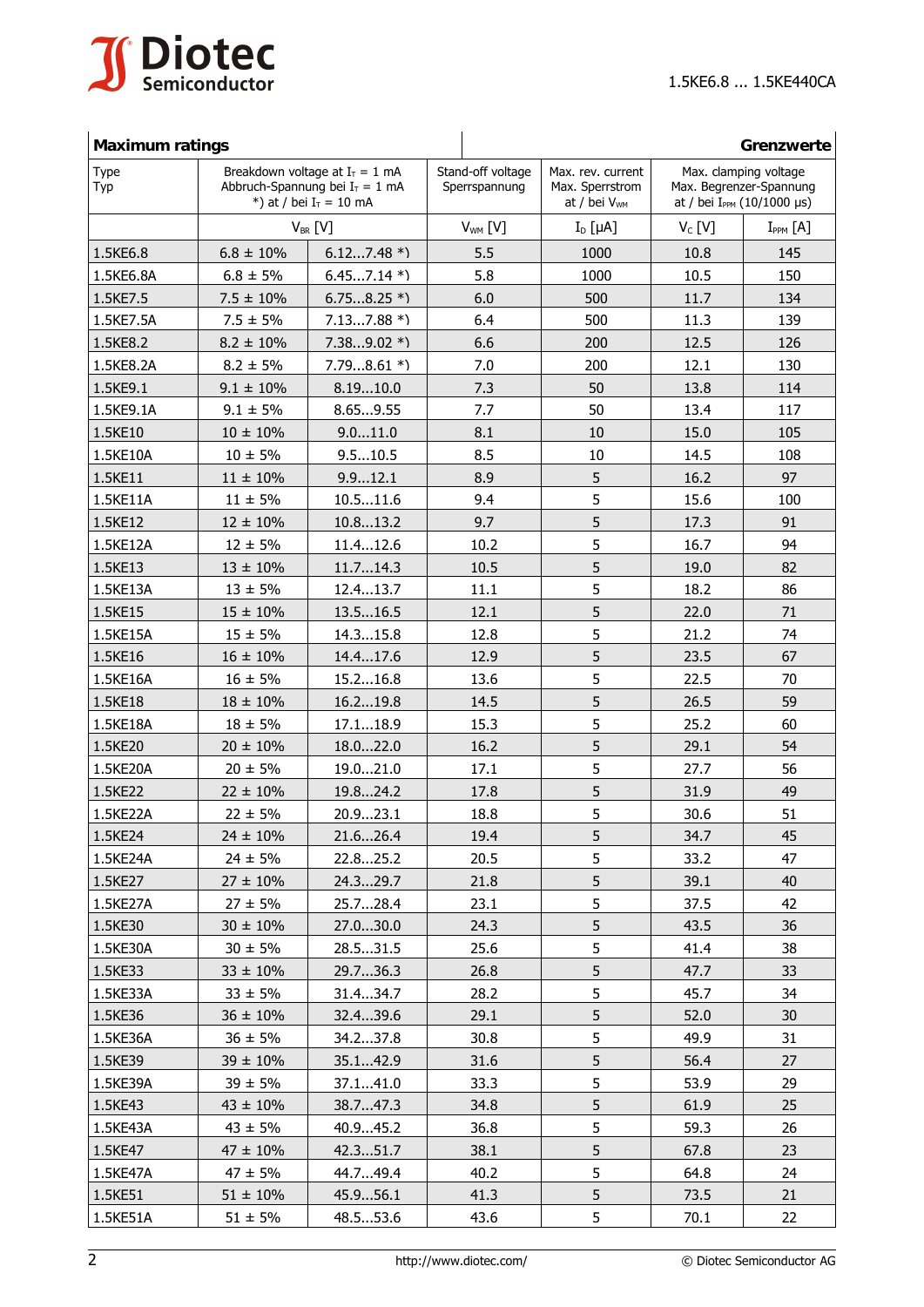

| Type<br>Typ |                  | <b>Maximum ratings</b><br>Breakdown voltage at $I_T = 1$ mA<br>Abbruch-Spannung bei $I_T = 1$ mA<br>*) at / bei $I_T = 10$ mA |              | Max. rev. current<br>Max. Sperrstrom<br>at / bei V <sub>WM</sub> | Grenzwerte<br>Max. clamping voltage<br>Max. Begrenzer-Spannung<br>at / bei I <sub>PPM</sub> (10/1000 µs) |                 |
|-------------|------------------|-------------------------------------------------------------------------------------------------------------------------------|--------------|------------------------------------------------------------------|----------------------------------------------------------------------------------------------------------|-----------------|
|             |                  | $V_{BR}$ [V]                                                                                                                  | $V_{WM}$ [V] | $I_D$ [µA]                                                       | $V_c$ [V]                                                                                                | $I_{PPM}$ $[A]$ |
| 1.5KE56     | $56 \pm 10\%$    | 50.461.6                                                                                                                      | 45.4         | 5                                                                | 81                                                                                                       | 19              |
| 1.5KE56A    | $56 \pm 5\%$     | 53.258.8                                                                                                                      | 47.8         | 5                                                                | 77                                                                                                       | 20              |
| 1.5KE62     | $62 \pm 10\%$    | 55.868.8                                                                                                                      | 50.2         | 5                                                                | 89                                                                                                       | 17              |
| 1.5KE62A    | $62 \pm 5\%$     | 58.965.1                                                                                                                      | 53.0         | 5                                                                | 85                                                                                                       | 18              |
| 1.5KE68     | $68 \pm 10\%$    | 61.274.8                                                                                                                      | 55.1         | 5                                                                | 98                                                                                                       | 16.0            |
| 1.5KE68A    | $68 \pm 5\%$     | 64.671.4                                                                                                                      | 58.1         | 5                                                                | 92                                                                                                       | 17.0            |
| 1.5KE75     | $75 \pm 10\%$    | 67.582.5                                                                                                                      | 60.7         | 5                                                                | 108                                                                                                      | 14.0            |
| 1.5KE75A    | $75 \pm 5\%$     | 71.378.8                                                                                                                      | 64.1         | 5                                                                | 103                                                                                                      | 15.0            |
| 1.5KE82     | $82 \pm 10\%$    | 73.890.2                                                                                                                      | 66.4         | 5                                                                | 118                                                                                                      | 13.0            |
| 1.5KE82A    | $82 \pm 5\%$     | 77.986.1                                                                                                                      | 70.1         | 5                                                                | 113                                                                                                      | 13.9            |
| 1.5KE91     | $91 \pm 10\%$    | 81.9100                                                                                                                       | 73.7         | 5                                                                | 131                                                                                                      | 12.0            |
| 1.5KE91A    | $91 \pm 5\%$     | 86.595.5                                                                                                                      | 77.8         | 5                                                                | 125                                                                                                      | 12.6            |
| 1.5KE100    | $100 \pm 10\%$   | 90.0110                                                                                                                       | 81.0         | 5                                                                | 144                                                                                                      | 10.9            |
| 1.5KE100A   | $100 \pm 5\%$    | 95.0105                                                                                                                       | 85.5         | 5                                                                | 137                                                                                                      | 11.4            |
| 1.5KE110    | $110 \pm 10\%$   | 99.0121                                                                                                                       | 89.2         | 5                                                                | 158                                                                                                      | 9.9             |
| 1.5KE110A   | $110 \pm 5\%$    | 105116                                                                                                                        | 94.0         | 5                                                                | 152                                                                                                      | 10.3            |
| 1.5KE120    | $120 \pm 10\%$   | 108132                                                                                                                        | 97.2         | 5                                                                | 173                                                                                                      | 9.1             |
| 1.5KE120A   | $120 \pm 5\%$    | 114126                                                                                                                        | 102          | 5                                                                | 165                                                                                                      | 9.5             |
| 1.5KE130    | $130 \pm 10\%$   | 117143                                                                                                                        | 105          | 5                                                                | 187                                                                                                      | 8.4             |
| 1.5KE130A   | $130 \pm 5\%$    | 124137                                                                                                                        | 111          | 5                                                                | 179                                                                                                      | 8.7             |
| 1.5KE150    | $150 \pm 10\%$   | 135165                                                                                                                        | 121          | 5                                                                | 215                                                                                                      | 7.3             |
| 1.5KE150A   | $150 \pm 5\%$    | 143158                                                                                                                        | 128          | 5                                                                | 207                                                                                                      | 7.6             |
| 1.5KE160    | $160 \pm 10\%$   | 144176                                                                                                                        | 130          | 5                                                                | 230                                                                                                      | 6.8             |
| 1.5KE160A   | $160 \pm 5\%$    | 152168                                                                                                                        | 136          | 5                                                                | 219                                                                                                      | 7.1             |
| 1.5KE170    | $170 \pm 10\%$   | 153187                                                                                                                        | 138          | 5                                                                | 244                                                                                                      | 6.4             |
| 1.5KE170A   | $170 \pm 5\%$    | 162179                                                                                                                        | 145          | 5                                                                | 234                                                                                                      | 6.7             |
| 1.5KE180    | $180 \pm 10\%$   | 162198                                                                                                                        | 146          | 5                                                                | 258                                                                                                      | 6.1             |
| 1.5KE180A   | $180 \pm 5\%$    | 171189                                                                                                                        | 154          | 5                                                                | 246                                                                                                      | 6.4             |
| 1.5KE200    | $200 \pm 10\%$   | 180220                                                                                                                        | 162          | 5                                                                | 287                                                                                                      | 5.4             |
| 1.5KE200A   | $200 \pm 5\%$    | 190210                                                                                                                        | 171          | 5                                                                | 274                                                                                                      | 5.7             |
| 1.5KE220    | $220 \pm 10\%$   | 198242                                                                                                                        | 175          | 5                                                                | 344                                                                                                      | 4.5             |
| 1.5KE220A   | $220 \pm 5\%$    | 209231                                                                                                                        | 185          | 5                                                                | 328                                                                                                      | 4.8             |
| 1.5KE250    | $250 \pm 10\%$   | 225275                                                                                                                        | 202          | 5                                                                | 360                                                                                                      | 4.3             |
| 1.5KE250A   | $250 \pm 5\%$    | 237263                                                                                                                        | 214          | 5                                                                | 344                                                                                                      | 4.5             |
| 1.5KE300    | $300 \pm 10\%$   | 270330                                                                                                                        | 243          | 5                                                                | 430                                                                                                      | 3.6             |
| 1.5KE300A   | $300 \pm 5\%$    | 285315                                                                                                                        | 256          | 5                                                                | 414                                                                                                      | 3.8             |
| 1.5KE350    | $335 \pm 10\%$ 0 | 315385                                                                                                                        | 284          | 5                                                                | 504                                                                                                      | 3.1             |
| 1.5KE350A   | $350 \pm 5\%$    | 332368                                                                                                                        | 300          | 5                                                                | 482                                                                                                      | 3.2             |
| 1.5KE400    | $400 \pm 10\%$   | 360440                                                                                                                        | 324          | 5                                                                | 574                                                                                                      | 2.7             |
| 1.5KE400A   | $400 \pm 5\%$    | 380420                                                                                                                        | 342          | 5                                                                | 548                                                                                                      | 2.8             |
| 1.5KE440    | $440 \pm 10\%$   | 396484                                                                                                                        | 356          | 5                                                                | 631                                                                                                      | 2.4             |
| 1.5KE440A   | $440 \pm 5\%$    | 418462                                                                                                                        | 376          | 5                                                                | 602                                                                                                      | 2.6             |